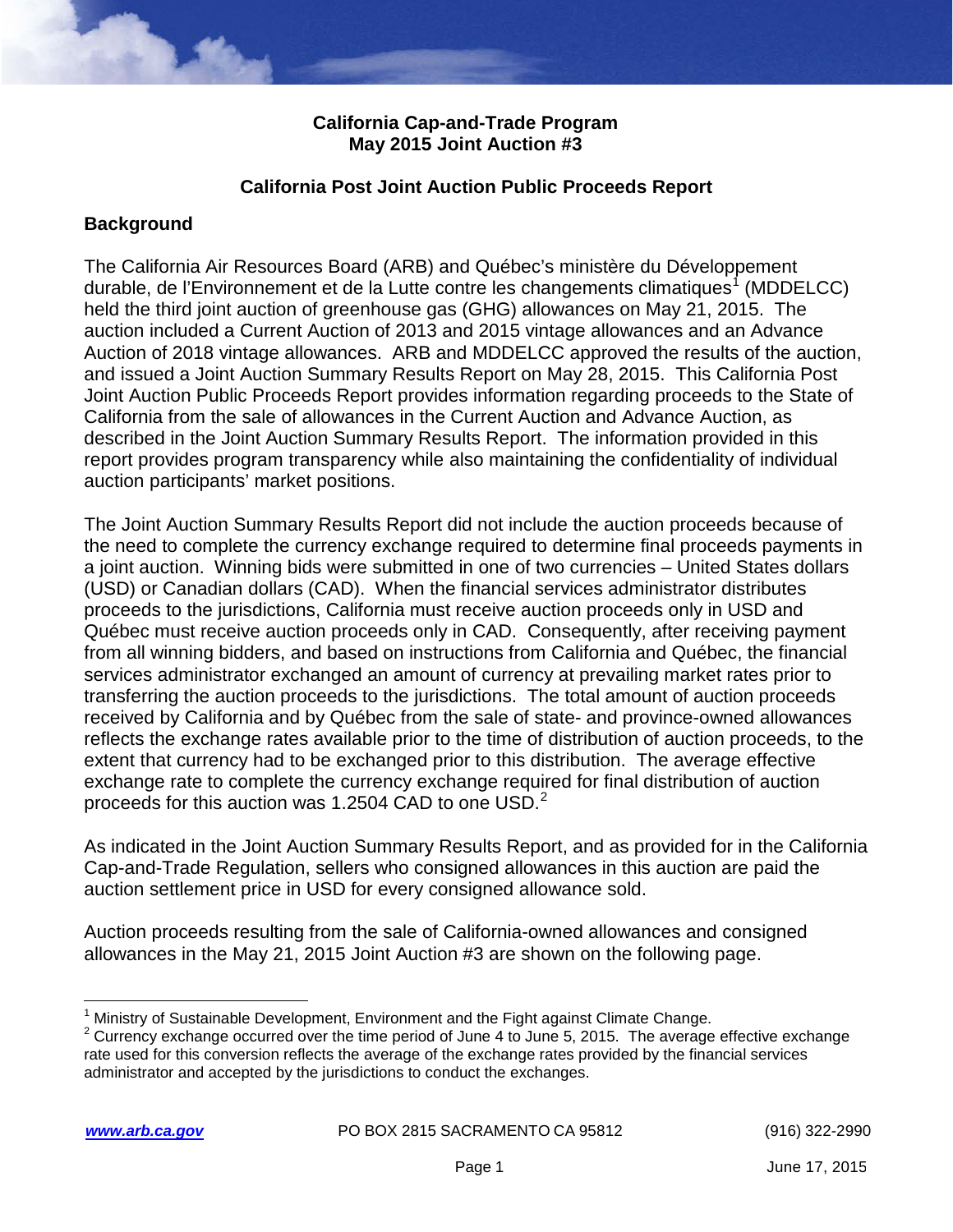#### **California Cap-and-Trade Program May 2015 Joint Auction #3**

#### **California Proceeds Statistics**

| <b>Auction Settlement Price (Current Auction):</b> | \$12.29 USD |
|----------------------------------------------------|-------------|
| Auction Settlement Price (Advance Auction):        | \$12.10 USD |
| Auction Exchange Rate (USD to CAD):                | 1 2212      |
| Average Effective Exchange Rate Used for           |             |
| Determining Jurisdiction Proceeds:                 | 1.2504      |

|                                            |                 | <b>Current Auction</b> |            | <b>Advance Auction</b> |
|--------------------------------------------|-----------------|------------------------|------------|------------------------|
| <b>Summary Metric</b>                      | 2013<br>Vintage | 2015<br><b>Vintage</b> | Total      | 2018 Vintage           |
| <b>Total Allowances Available for Sale</b> |                 |                        | 76,931,627 | 10,431,500             |
|                                            |                 |                        |            |                        |
| <b>CA Entity Consignment</b>               |                 | 21,114,878             | 21,114,878 |                        |
| ARB                                        |                 | 42,698,426             | 42,698,426 | 8,957,500              |
| <b>MDDELCC</b>                             | 1,946,676       | 11,171,647             | 13,118,323 | 1,474,000              |
| <b>Total Allowances Sold at Auction</b>    |                 |                        | 76,931,627 | 9,812,000              |
| <b>CA Entity Consignment</b>               |                 | 21,114,878             | 21,114,878 |                        |
| ARB                                        |                 | 42,698,426             | 42,698,426 | 8,425,537              |
| <b>MDDELCC</b>                             | 1,946,676       | 11,171,647             | 13,118,323 | 1,386,463              |

 allowances in this auction are paid at the auction settlement price (Current Auction) for every consigned allowance sold. This resulted in proceeds to the IOUs of [\\$232,589,257.78](https://232,589,257.78) USD and proceeds to the POUs of [\\$26,912,592.84](https://26,912,592.84) USD. Québec entities do not consign any Of the total current auction CA Entity Consignment allowances sold, 18,925,082 allowances were from Investor Owned Utilities (IOUs) and 2,189,796 allowances were from Publicly Owned Utilities (POUs). Per the California Cap-and-Trade Regulation, sellers who consigned allowances.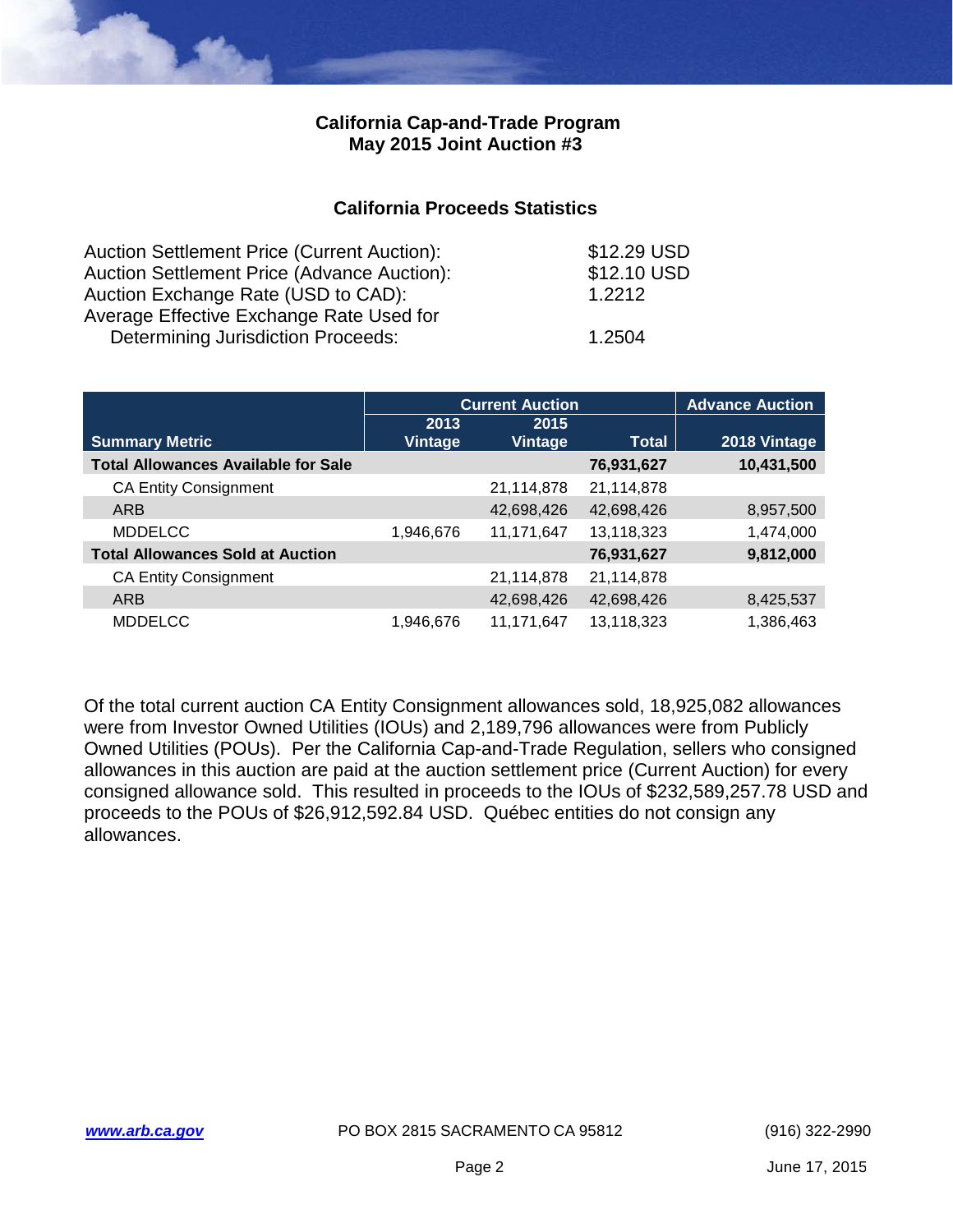# **Total California Auction Proceeds To Date**

The total amount of auction proceeds to date that have been deposited into the California Greenhouse Gas Reduction Fund (GGRF) pursuant to California Government Code section 16428.8 are shown in the table below. Proceeds are shown by quarter for the first two quarters of 2015 and the last two quarters of 2014, and by fiscal year for previous years.<sup>3</sup>

| <b>Auction Quarter or</b> | <b>Total Proceeds for Current and Advance</b> |
|---------------------------|-----------------------------------------------|
| <b>Fiscal Year</b>        | <b>Auctions in GGRF (USD)</b>                 |
| Q2 2015 (May)             | \$626,534,994.83                              |
| Q1 2015 (February)        | \$629,516,451.63                              |
| Q4 2014 (November)        | \$135,983,387.33                              |
| Q3 2014 (August)          | \$98,741,583.00                               |
| FY 2013-2014              | \$477,140,441.20                              |
| FY 2012-2013              | \$257,264,031.64                              |
| TOTAL <sup>4</sup>        | \$2,225,180,889.63                            |

 $\overline{\phantom{a}}$ 

<span id="page-2-0"></span> $^3$  The jurisdiction proceeds for Q2 2015 contained in this report reflect any currency conversion at the average effective exchange rate used to determine jurisdiction proceeds.<br><sup>4</sup> The FY 2012-2013 and FY 2013-2014 totals have been updated to include cents. Previously they were rounded

<span id="page-2-1"></span>to whole dollars.